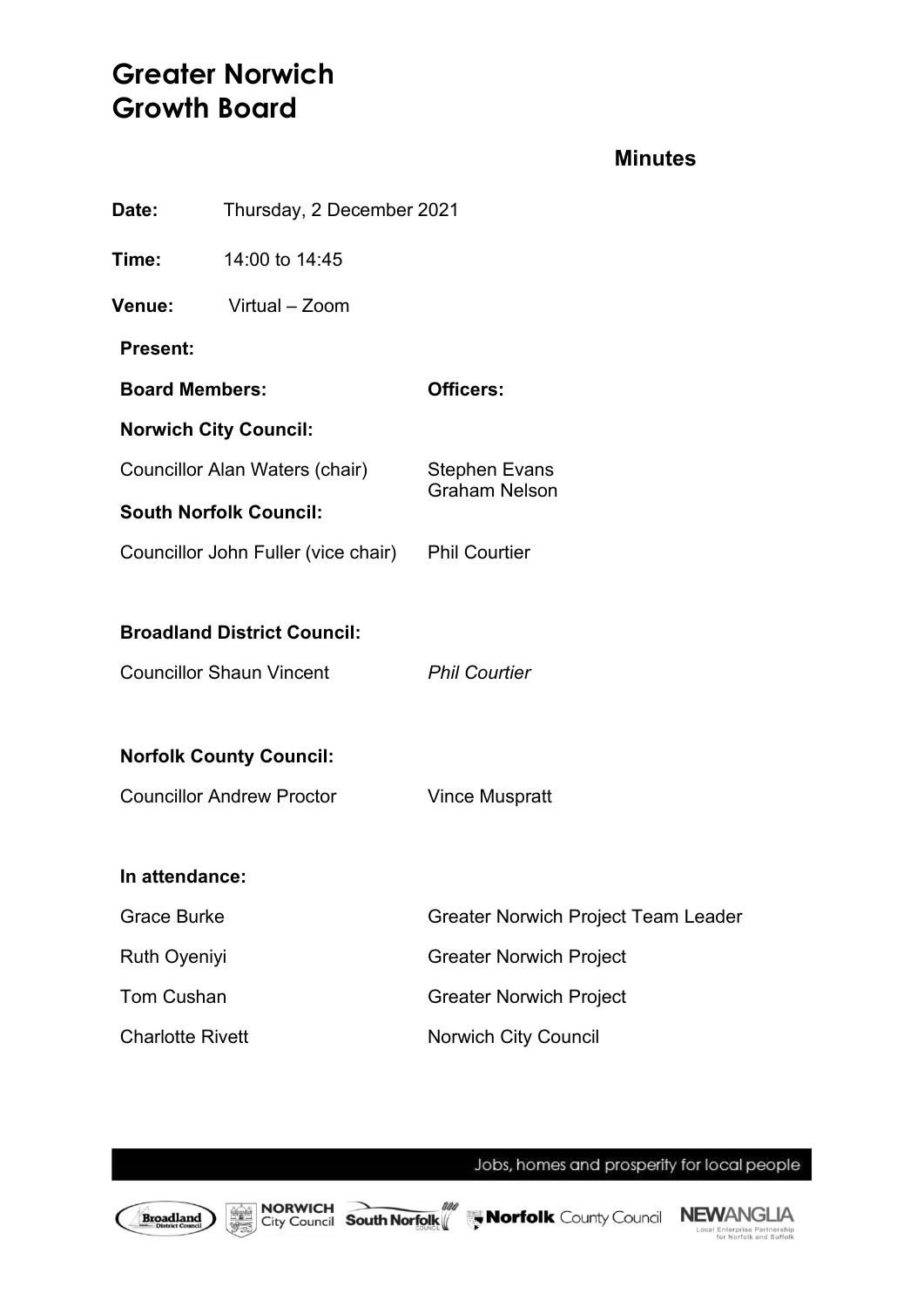## **1. Apologies**

Apologies were received from CJ Green and Chris Starkie, New Anglia Local Enterprise Partnership, Tom McCabe, Norfolk County Council and Trevor Holden, Broadland and South Norfolk District Councils.

#### **2. Declarations of Interests**

There were no declarations of interests.

#### **3. Minutes**

**RESOLVED** to agree the accuracy of the meeting held on 30 September 2021.

### **4. IIF Project Showcase – GP69: Aylsham Sports Hub**

(Dan Goodwin, Communities Officer, Broadland & South Norfolk District Councils, attended the meeting for this item.)

Dan Goodwin gave a PowerPoint presentation to update members on progress of the provision of a full size 3G pitch and two changing rooms with referee area, as part of the development of the Aylsham Sports Hub, located at Aylsham High School, to develop sports facilities for community and school use. The first phase had been the replacement of the school pool with a high standard pool which offers memberships for community use, pay as you go swimming and a swim school. The first phase was £0.5m. The school had invested £225,000. £1.5m came from S106 payments allocated as part of the Bure Meadow development at Aylsham, with £750,000 still held by the school. The sports hub also included badminton, tennis, basketball, netball, cricket, and cricket nets at the schools existing facilities. The second phase was the 3G pitch which opened on 1 September 2020, providing multi-use facilities for football, rugby, hockey, and athletics training. The primary use of the pitch was for football, and it was one of eight pitches in Norfolk to be accredited by both the FA and FIFA. Despite the disruption of Covid, community usage was at 85 per cent capacity and off-peak capacity at 40 per cent. Twenty clubs and 50 teams had used the pitch, with around 700 players using the pitch per week. The nearest similar facility was at Horsford. There were ongoing discussions with several clubs for the venue to be the home pitch for one or more teams.

The board was advised that the next stage of the development was to provide the changing facilities, gym/spin space, studios, and a community café. Spiraling construction costs meant that it was no longer feasible to build all these facilities without further financial support (estimated at £700k gym only, £1.3-1.5m for the whole plan). The school was looking at options such as phased development using the resources available and seeking additional funding. The provision of the changing rooms alone would make it difficult to convert the building to dual use later, and therefore, consideration was being given to build out the changing rooms, together with the gym and café, and provide the studio space later (alternative studio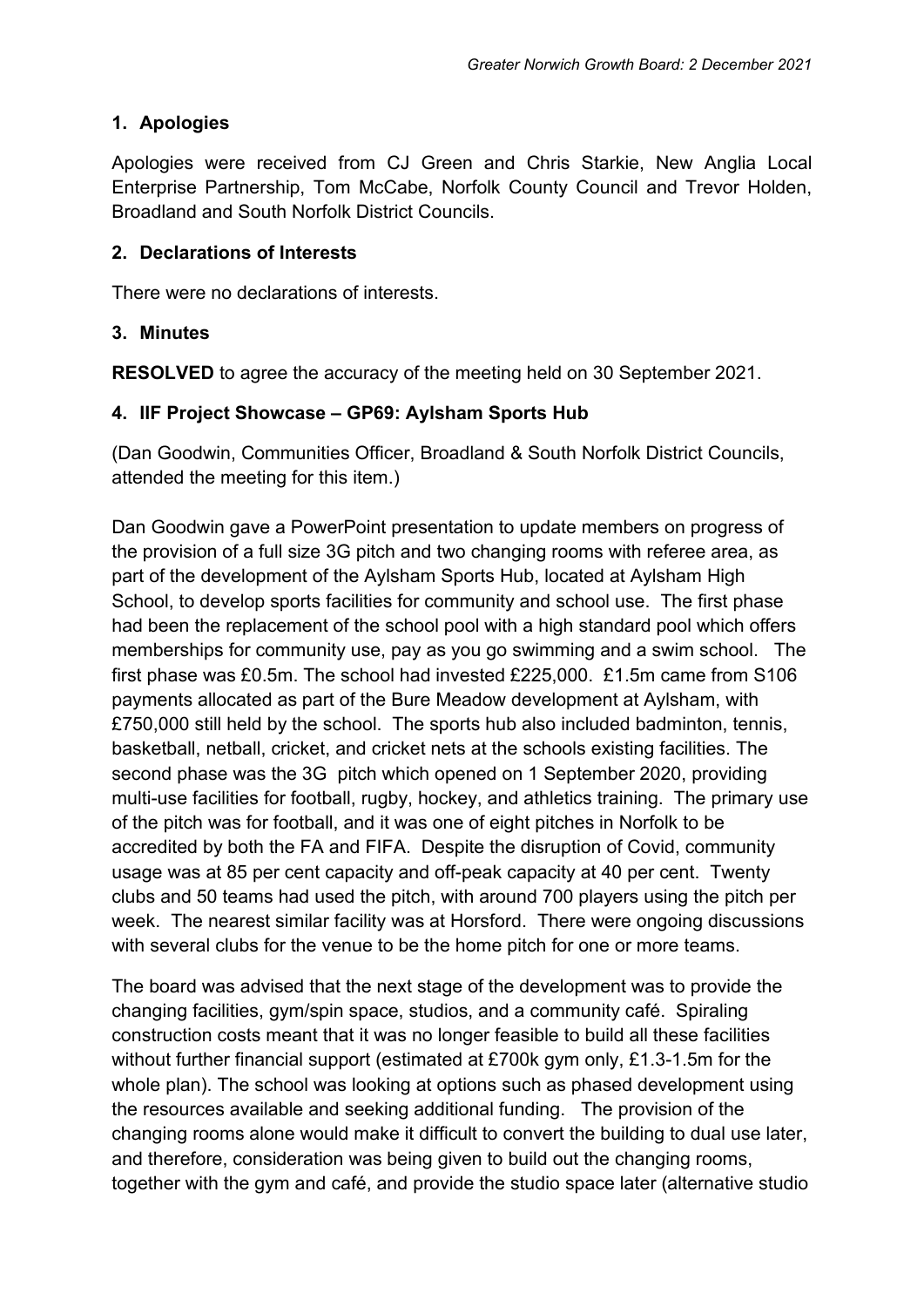space was currently available), as this would allow the hub to maximise its income and reduced the risk of failure to complete. The business model for the hub was that it would be self-sufficient, and it could invest in the studios later.

During discussion, Councillor Vincent said that the sports hub would make a difference in the locality and for the people who used the facilities. It would be interesting to see how the project progressed and what compromises would need to be made. The facilities at the present time were excellent and he was pleased that the GNGB had supported this project. He thanked Dan Goodwin, the school and all those involved in supporting the delivery of this project.

Councillor Proctor commented that a reference had been made in the presentation to the Nest (3G pitch at Horsford) and pointed out that the GNGB was also supporting another 3G pitch at Brundall Sports Hub (GP76). The costs for the next phase the Aylsham Sports Hub were substantial in relation to the provision of the 3G pitch. Dan Goodwin said that the school held £750,000 and a further £700,000 was needed. Sport England had changed its focus to investing in Covid recovery, where previously it would have been expected to fund large scale developments like this. This policy was being reviewed in the new year and funding would be pursued through Active Norfolk. There had been discussions with the Local Enterprise Partnership at officer level to identify potential funding sources, and it would be helpful if senior members could reinforce this. The funding was for the infrastructure only and it was expected that Aylsham Sports Hub would meet its operational needs.

### **RESOLVED** to:

- (1) thank Dan Goodwin for the presentation and ask him to pass on to Aylsham High School and all those involved in delivering the project the board's thanks and congratulations;
- (2) agree to the request for board members to use their influence and contacts to enable further progress to be made for the completion of the project.

### **5. Greater Norwich Joint Five-Year Infrastructure Investment Plan 2022-27**

Phil Courtier, Director of Place, Broadland and South Norfolk District Councils, presented the report, and together with Grace Burke, Greater Norwich Project Team Leader, answered members' questions.

During discussion, members of the board welcomed the clarity of the report and thanked Grace Burke and Ruth Oyeniyi for collating the data and providing the schematic map showing the locations of all previously agreed projects (Appendix C), as previously requested by the board. Members also paid credit to them for the robust processes used to provide accurate information to the board.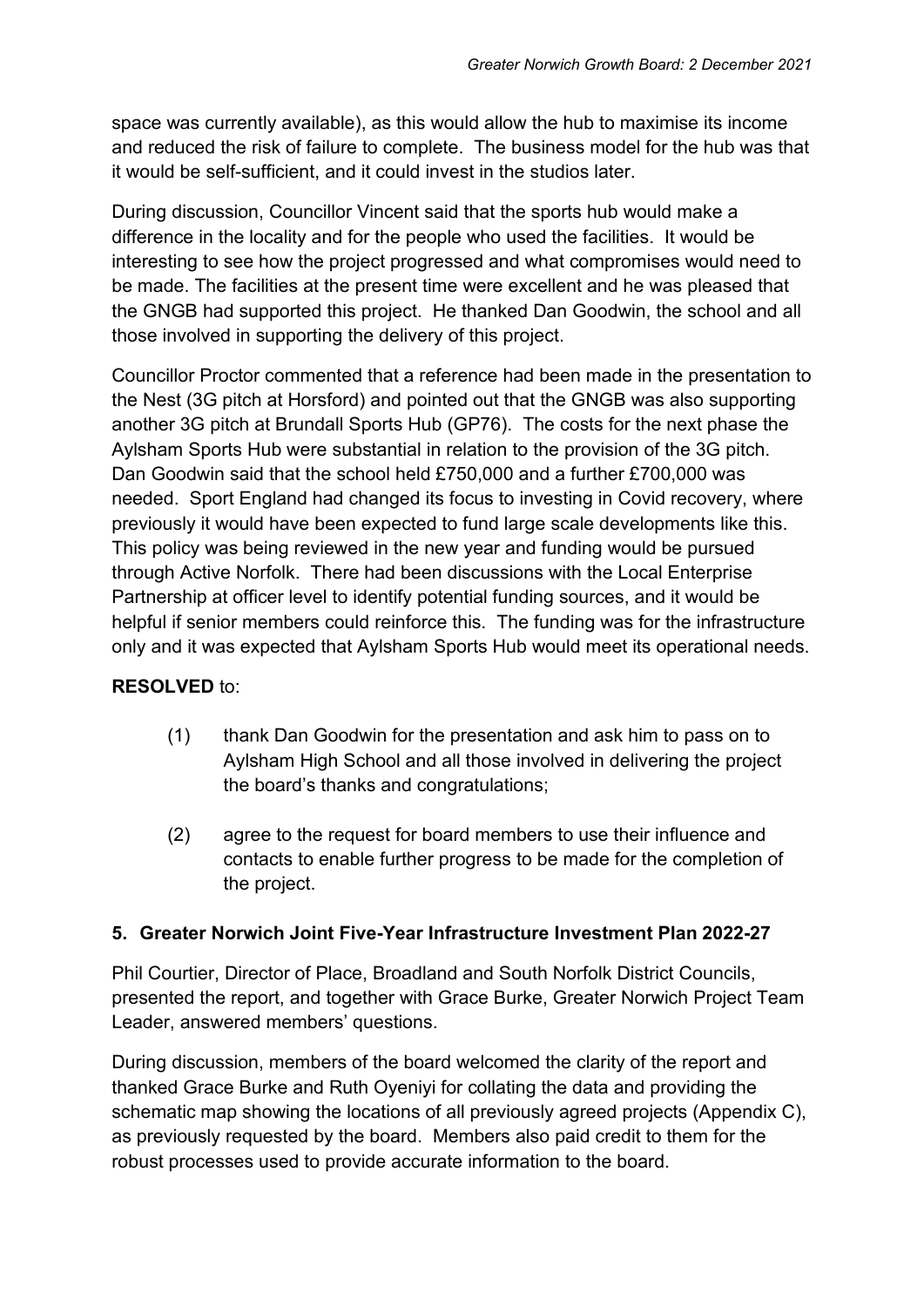Councillor Fuller sought confirmation that the projected figure of £81m in 2026 would not be diminished by the 15 or 25 per cent neighbourhood CIL contributions made to parish and town councils and asked whether benchmarking was undertaken to ensure that the full amount was taken out. Members were advised that only the strategic pooled CIL contributions were included in the cashflow forecasts; the amount after the district council's neighbourhood CIL contributions had been deducted. The calculations were done by the district officers, and it was expected that the uplift in the percentage of CIL to be deducted, as a result of any neighbourhood plans that were expected to be adopted, were considered in the forecast. Each scheme was considered on a case-by-case basis and there were many factors that could change. The CIL forecast was reviewed every 6 months for this reason. If any members had concerns that neighbourhood CIL contributions had been overlooked they should contact the Grace Burke and team. The GNGB had no control over how neighbourhood CIL contributions were spent. Members noted that the district councils published information on neighbourhood CIL payments but considered that it would be useful for the information on all CIL contributions for infrastructure to be in one document and therefore it should be appended to the 5YIIP in future years, as it would inform discussions with parish and town councils and be more accessible to the public.

In reply to a member's question, Grace Burke confirmed that all agreed deferred payments due to Covid had now been paid. Members were also advised that some developers had brought schemes forward for development and had paid their contributions up front, which was sooner than had been anticipated 6 months' ago.

#### **RESOLVED** to:

- (1) the approval of the Draft Five Year Infrastructure Investment Plan 2022- 27 (the Plan- Appendix 1);
- (2) approve the proposed 2022/23 Annual Growth Programme (page 6 within the Plan);
- (3) agree the draft legal loan agreement for the drawdown of £6.733m through the Greater Norwich City Deal, to support the delivery of Long Stratton Bypass (Appendix E within the plan); and,
- (4) subject to (3) for the Greater Norwich Growth Board to be granted delegated authority to sign the final legal loan agreement together with their s151 officer's, under the direction of Norfolk County Council as the Accountable Body (as detailed in paragraph 3 of the report);
- (5) ask that an appendix outlining neighbourhood CIL contributions be attached to the plan in future for information.